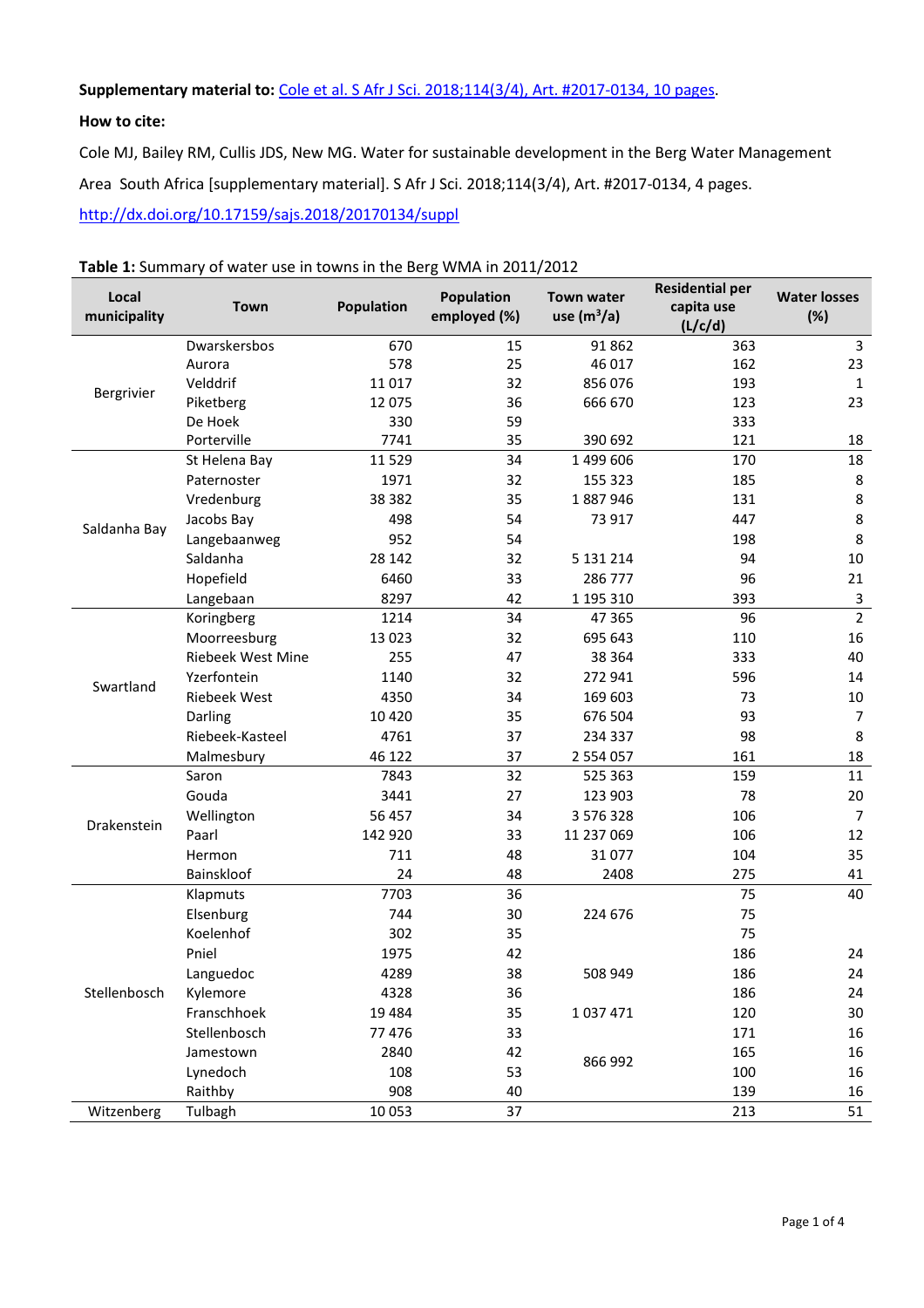|                     |                    | Freshwater  |                | <b>Mining</b> | <b>Steel</b>  | <b>All other</b> |
|---------------------|--------------------|-------------|----------------|---------------|---------------|------------------|
| <b>Municipality</b> | <b>Agriculture</b> | aquaculture | Agriprocessing |               | manufacturing | sectors          |
| Bergrivier          | 49 753 965         | $\mathbf 0$ | 1 283 949      | 786 202       | 0             | 1 131 096        |
| Saldanha Bay        | 2 3 5 2 8 5 3      | 0           | 5980686        | 440 676       | 2 920 000     | 1418966          |
| Swartland           | 27 422 600         | 0           | 5976213        |               | 0             | 815 064          |
| Drakenstein         | 107 108 571        | 1922953     | 9877479        | 0             | 0             | 7629233          |
| Stellenbosch        | 177 593 770        | $\Omega$    | 6 092 912      | 0             | 0             | 6 2 2 8 3 5 8    |
| Witzenberg          | 3 694 358          | 500 000     | 988 873        | 0             | 0             | 640 200          |
| City of Cape        | 24 744 229         | 0           | 33 517 406     | 0             | 0             |                  |
| Town                |                    |             |                |               |               | 210 097 084      |
| Berg WMA            | 392 670 346        | 1422953     | 63 717 517     | 1 2 2 6 8 7 8 | 2 920 000     | 227 960 001      |

**Table 2:** Estimated water use in cubic metres per municipality in the Berg WMA

**Table 3:** Estimated water use per agriprocessing sub-sector in the Berg WMA

| <b>Municipality</b> | <b>Abattoirs</b> | <b>Dairies</b> | <b>Breweries</b> | <b>Food processing</b> | <b>Tanneries</b> | <b>Wine cellars</b> |
|---------------------|------------------|----------------|------------------|------------------------|------------------|---------------------|
| <b>Bergrivier</b>   | 500 000          | 48 543         | 385              | 735 021                | 0                | 0                   |
| Saldanha Bay        | 1 3 1 3 7 9 0    | 31 206         | 385              | 3 675 103              | 0                | 960 202             |
| Swartland           | 2063790          | 235 781        | 1539             | 3 675 103              | 0                | 0                   |
| Drakenstein         | 1813790          | 48 543         | 1924             | 7717717                | 55 000           | 240 505             |
| Stellenbosch        | 0                | 24 272         | 3463             | 4 7 7 6 3 4            | $\Omega$         | 1 287 543           |
| Witzenberg          | 250 000          | 3467           | 385              | 735 021                | 0                | 0                   |
| City of Cape Town   | 5 5 6 8 9 5 0    | 83 217         | 1772005          | 26 093 234             | 0                | 0                   |
| Berg WMA            | 11 510 320       | 475 029        | 1780085          | 47 408 833             | 55 000           | 2 488 250           |

## **Table 4:** Estimated numbers of heavily water-dependent jobs in the Berg WMA per municipality in 2011

| <b>Municipality</b> | <b>Agriculture</b> | <b>Freshwater</b> | <b>Agriprocessing</b> | Mining & | Energy & | <b>Textile</b> | <b>Total</b> |  |
|---------------------|--------------------|-------------------|-----------------------|----------|----------|----------------|--------------|--|
|                     |                    | aquaculture       |                       | oil/gas  | water    | manufacturing  |              |  |
| Bergrivier          | 7201               | 0                 | 1036                  | 220      | 83       | 93             | 8755         |  |
| Saldanha Bay        | 4053               | 0                 | 2519                  | 57       | 154      | 238            | 7247         |  |
| Swartland           | 5622               | $\pmb{0}$         | 2129                  | 180      | 125      | 240            | 8617         |  |
| Drakenstein         | 2982               | 111               | 1360                  | 161      | 516      | 692            | 6287         |  |
| Stellenbosch        | 408                | 0                 | 852                   | 102      | 272      | 867            | 2474         |  |
| Witzenberg          | 496                | 9                 | 96                    | 10       | 456      | 228            | 713          |  |
| City of Cape        |                    | $\mathbf 0$       | 32 347                | 3663     | 10 102   | 18700          | 96 770       |  |
| Town                | 21928              |                   |                       |          |          |                |              |  |
| Berg WMA            | 42 690             | 120               | 40 340                | 4393     | 11737    | 21 0 91        | 130 863      |  |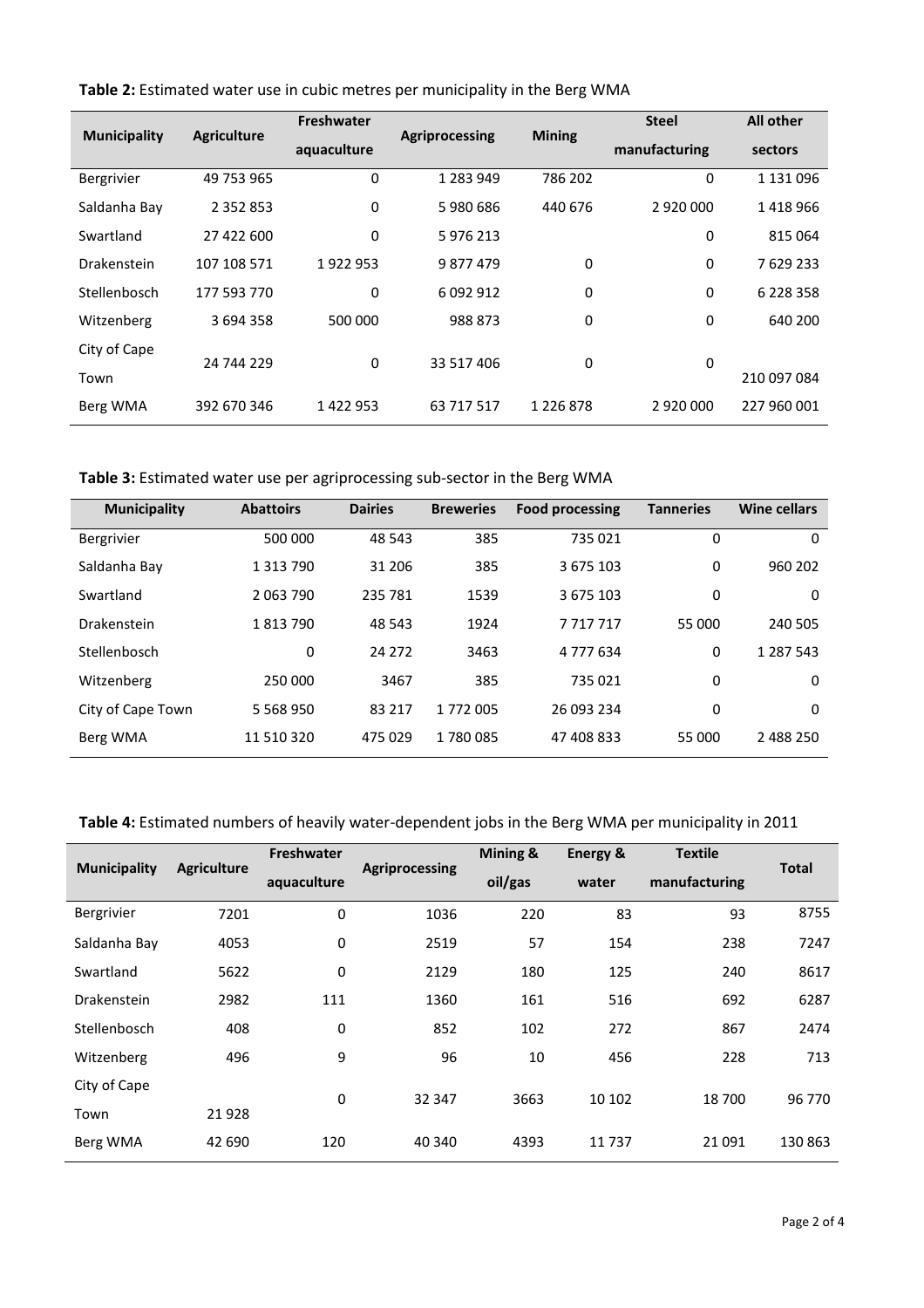| <b>Municipality</b>   | <b>Agriculture</b> | <b>Freshwater</b><br>aquaculture | Agriprocessing | <b>Mining</b> | <b>Total</b>   |
|-----------------------|--------------------|----------------------------------|----------------|---------------|----------------|
| Bergrivier            | 145                |                                  | 807            | 280           | 114            |
| Saldanha Bay          | 1712               |                                  | 421            |               | 786            |
| Swartland             | 205                |                                  | 356            | 408           | 234            |
| Drakenstein           | 28                 | 249                              | 183            |               | 41             |
| Stellenbosch          | $\overline{2}$     |                                  | 130            |               | $\overline{7}$ |
| Witzenberg            | 134                | 17                               | 79             |               | 112            |
| City of Cape Town     | 887                |                                  | 965            |               | 932            |
| <b>Total Berg WMA</b> | 109                | 49                               | 633            | 326           | 177            |

# **Table 5:** Estimated jobs per million cubic metres per sector per municipality in 2011

**Table 6:** Estimated income per cubic metre per sector per municipality in 2011

| <b>Municipality</b>   | <b>Agriculture</b> | <b>Freshwater</b><br>aquaculture | Agriprocessing | <b>Mining</b> | <b>Total</b> |
|-----------------------|--------------------|----------------------------------|----------------|---------------|--------------|
| Bergrivier            | 5.37               |                                  | 23.25          | 50.83         | 79.45        |
| Saldanha Bay          | 199.32             |                                  | 39.57          |               | 238.89       |
| Swartland             | 13.77              |                                  | 20.44          | 68.26         | 102.47       |
| Drakenstein           | 2.39               | 4.13                             | 13.85          |               | 20.37        |
| Stellenbosch          | 0.28               |                                  | 8.38           |               | 8.66         |
| Witzenberg            | 8.91               | 1.04                             | 4.86           |               | 14.81        |
| City of Cape Town     | 95.28              |                                  | 91.89          |               | 187.17       |
| <b>Total Berg WMA</b> | 9.07               | 3.12                             | 43.73          | 57.52         | 113.44       |

# **Table 7:** Estimated numbers of moderately water-dependent jobs in the Berg WMA per municipality in 2011

|                     | Manufacturing/ | Manufacturing/ | Manufacturing/   |                     |                  |              |
|---------------------|----------------|----------------|------------------|---------------------|------------------|--------------|
| <b>Municipality</b> | transformation | transformation | transformation   | <b>Construction</b> |                  | <b>Total</b> |
|                     | of wood        | of metals and  | of chemicals,    |                     | <b>Transport</b> |              |
|                     | products       | minerals       | rubber, plastics |                     |                  |              |
| Bergrivier          | 218            | 114            | 83               | 663                 | 497              | 1575         |
| Saldanha Bay        | 366            | 343            | 263              | 2049                | 1122             | 4144         |
| Swartland           | 194            | 129            | 101              | 1696                | 894              | 3014         |
| <b>Drakenstein</b>  | 194            | 866            | 393              | 6609                | 2569             | 11 143       |
| Stellenbosch        | 705            | 380            | 537              | 3252                | 2224             | 6791         |
| Witzenberg          | 398            | 38             | 13               | 386                 | 117              | 587          |
| City of Cape Town   | 13 204         | 16 737         | 15 978           | 99 211              | 68 156           | 213 287      |
| Berg WMA            | 15 1 19        | 18 608         | 17 3 69          | 113 866             | 75 579           | 240 541      |